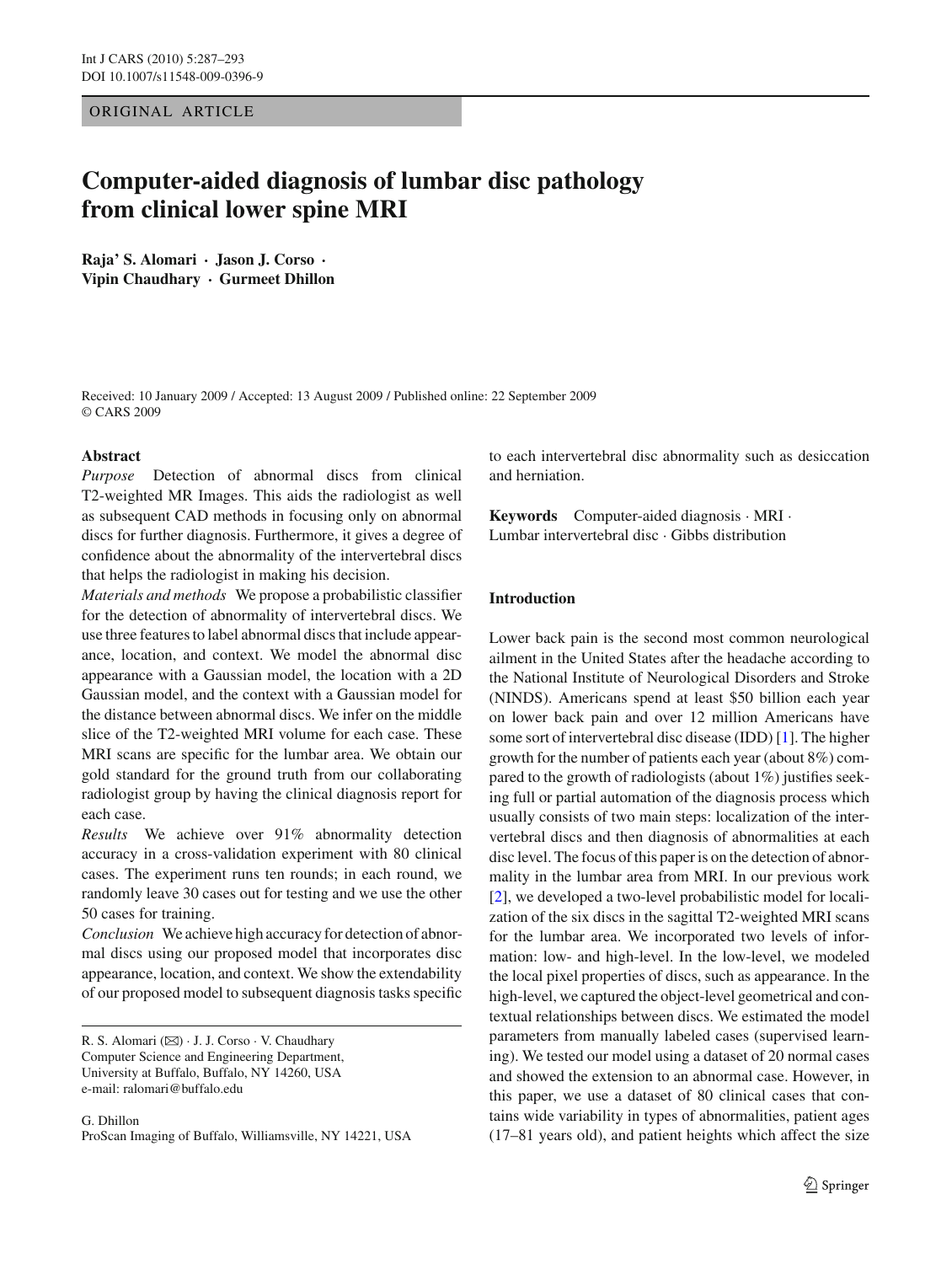

<span id="page-1-0"></span>**Fig. 1** Labeling of lumbar area discs and sample abnormalities. **a** Lumbar disc levels labels. Abnormal lower two levels at L4-L5 and L5-S (*red*) (also called L5-S1) and the upper four are normal (*green*). **b** normal disc, **c** herniated disc, **d** degenerative disc disease

and appearance of the discs. Figure [1a](#page-1-0) shows a sample sagittal view with labeled lumbar disc levels.

In this paper, we propose a method for detection of abnormal discs in the lumbar area from clinical T2-weighted MRI. We model disc appearance, location and context and incorporate them in a probabilistic classifier by introducing the random variable  $n_i$  and solving:

$$
n_i^* = \arg\max_{n_i} P(n_i|d_i, \sigma_{\text{I}(d_i)})
$$
\n(1)

where  $n_i$  is a binary random variable stating whether it is a normal or abnormal disc and  $n_i \in \mathcal{N} = \{n_i : 1 \le i \le 6\},\$  $d_i \in \mathcal{D} = \{d_i : 1 \leq i \leq 6\}$  is the location of each lumbar disc, and  $\sigma_{I(d_i)}$  is the intensity of a neighborhood surrounding the disc level *i*.

The remainder of this paper is organized as follows: The background and related work is discussed in next section. Then we discuss "Proposed model". We then describe "Clinical data description", "Clinical ground truth" and "Experimental results" respectively. "Discussions and future work" and "Conclusion" are discussed in the last two sections.

#### **Background**

Intervertebral discs are unique structures that absorb shocks between adjacent vertebrae. They act as the ligaments that connect the vertebrae together and the pivot point which allows the spine mobility by bending and rotating. They make up about one-fourth of the spinal column's length [\[3](#page-6-2)].

An intervertebral disc is composed of two parts: an outer strong ring called annulus fibrosus and a soft gel-like inner called nucleus pulposus. The nucleus pulposus consists of 80–85% water in normal cases. In the lumbar area, there are

six discs connected to the five lumbar vertebrae which are labeled top-down as T12-L1, L1-L2, L2-L3, L3-L4, L4-L5, and L5-S1 as shown in Fig. [1a](#page-1-0).

Abnormalities in the intervertebral discs

Various diseases that affect the vertebral column are usually painful and influence the patient's everyday life. In our work, we are concerned with the clinical lumbar abnormalities. Fardon et al. [\[4](#page-6-3)] presented a nomenclature and a classification of the lumbar disc pathology for standardization of the language and defining the various abnormalities for the lumbar area intervertebral discs. They extended the work of Milette [\[5](#page-6-4)] in coordination with the North American Spine Society (NASS), the American Society of Spine Radiology (ASSR), and the American Society of Neuroradiology (ASNR). It was also endorsed by many other worldwide spine societies [\[6](#page-6-5)]. We discuss the most popular clinical abnormalities in light of Fardon et al. [\[4\]](#page-6-3) nomenclature.

*Disc herniation* (Fig. [1c](#page-1-0)) is a leak of the nucleus pulposus through a tear in the wall of the annulus fibrosus. This leak presses on the local nerve root causing the pain. Tears in the disc wall usually occur due to aging and/or trauma [\[3](#page-6-2),[7\]](#page-6-6).

*Spinal stenosis* is the narrowing of the spinal canal and can be caused by different conditions such as disc herniation, osteoporosis, or a tumor. Sometimes, and especially when the reason is a disc herniation, stenosis occurs at the same level of the disc [\[3](#page-6-2)[,7](#page-6-6)].

*Degenerative disc disease* (Fig. [1d](#page-1-0)) is the gradual deterioration of the disc causing loss of its functions. This disease usually develops with aging or from continuous activities that press on the disc space. It starts with a small injury in the annulus fibrosus causing damage to the nucleus pulposus and loss of its water contents. Further damage causes malfunctioning of the disc and thus collapsing the upper and lower vertebrae. As time passes, the vertebra facet joints twist creating bone spurs that grow into the spinal canal and pinching the nerve root (stenosis)  $[3,7]$  $[3,7]$  $[3,7]$ .

*Disc desiccation* is the drying out of the water contents in the inner pulposus. Usually, it is caused by aging and sudden weight loss [\[3](#page-6-2)[,7](#page-6-6)].

*Spinal infection* occurs when a bacterial infection travels via the bloodstream into an intervertebral disc. This weakens the annulus fibrosus and decays it and might cause collapsing of the disc and thus pressure on the nerve root. Further infection might cause fusion of the enclosing vertebrae [\[3,](#page-6-2)[7\]](#page-6-6).

Existence of one abnormality encourages development of other abnormalities. For example, spinal stenosis might occur because of existence of a degenerative disc disease or disc herniation. Most intervertebral discs in our dataset have multiple abnormalities at the same time which complicates the work of subsequent CAD algorithms. Figure [2](#page-2-0) shows two sample cases diagnosed with multiple diseases.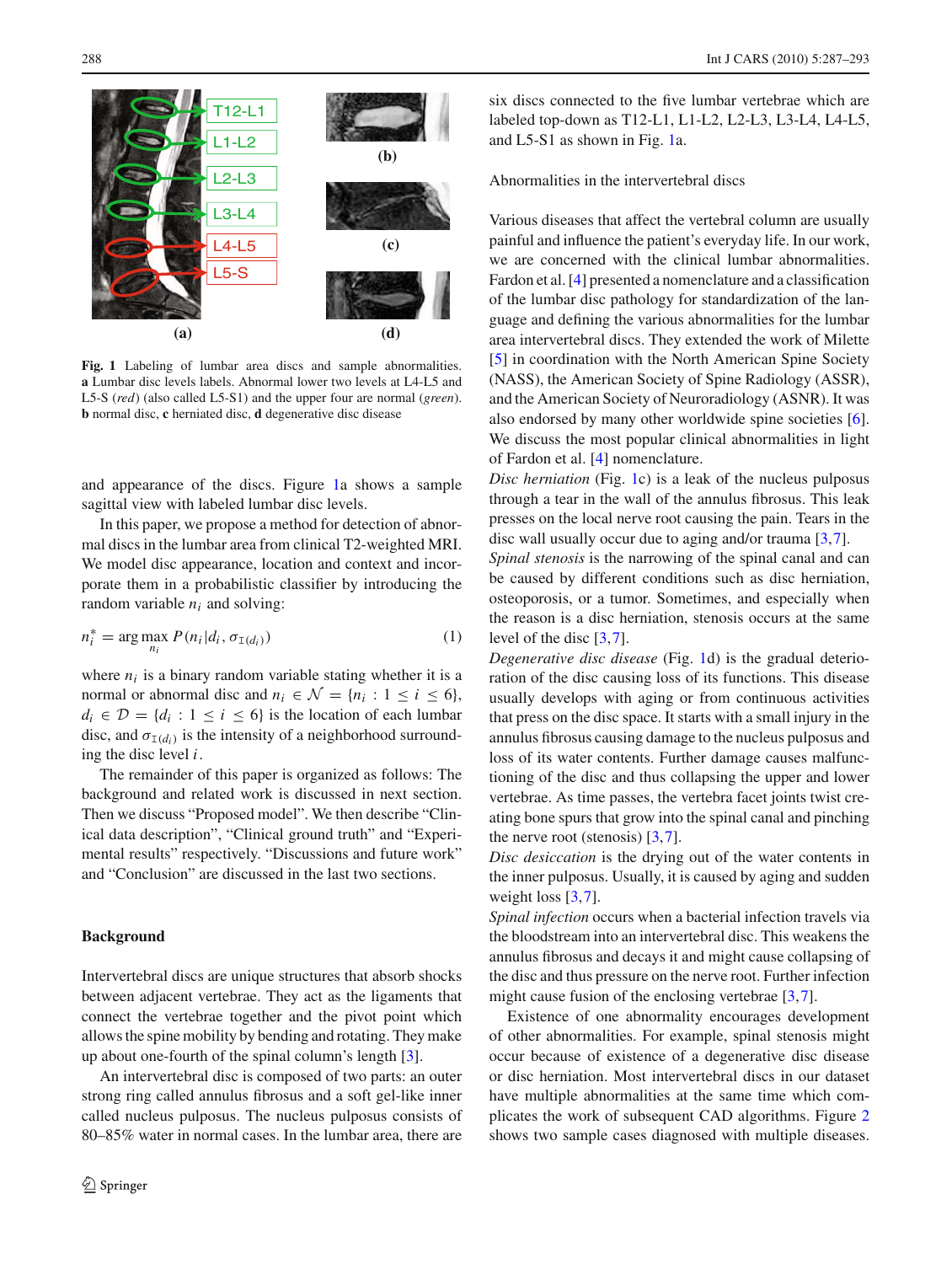

<span id="page-2-0"></span>**Fig. 2** Sample diagnosis of two Discs with multiple diseases. **a** L5-S1 disc level: Herniation, DDD, mild foramina stenosis, **b** L3-L4 disc level: DDD, central stenosis, and central herniation

This diagnosis is summarized from the original radiologist report that details both quantitative and qualitative analysis of the diseases.

## Related work

Backbone image analysis for various medical imaging modalities has been attracting many researchers in the last two decades. In the mid-1980s, Jenkins et al. [\[8\]](#page-6-7) performed a valuable analysis study on 107 normal and 18 abnormal cases. They analyzed the relation between proton density and age in normal discs. They concluded that quantitative MRI analysis may assist in the diagnosis of intervertebral disc degeneration.

An international forum was held in 1995 to discuss methods of management for lower back pain (LBP). They discussed the possibilities of classification of LBP into specific categories. Existence of this kind of classification helps developing CAD systems because the basic concept behind detection of abnormalities is an automatic classification problem based on a set of features. Many systems have classified LBP such as  $[9-11]$  $[9-11]$ .

Many researchers have proposed methods for diagnosis of certain abnormalities related to the vertebral column. However, as far as we know, no one has proposed a method for the problem we are targeting in this paper. All related work has been investigating automation of specific abnormalities in various medical imaging modalities. Besides abnormality diagnosis, many efforts have been investigating the localization, detection, and segmentation problems for the intervertebral discs  $[2, 12-14]$  $[2, 12-14]$ .

Bounds et al. [\[15](#page-6-12)] utilized a neural network for the diagnosis of lower back pain and sciatica. They had three groups of doctors perform diagnosis as their validation mechanism. They achieved better accuracy than the doctors in the diagnosis. However, the lack of data forbade them from full validation of their system. Similarly, Vaughn [\[16\]](#page-6-13) conducted a research study on using neural networks (NN) for assisting orthopedic surgeons in the diagnosis of lower back pain. They classified lower back pain into three broad clinical categories: simple low back pain (SLBP), root pain (ROOTP), and abnormal illness behavior (AIB). They collected nearly 200 cases over the period of 2 years with diagnoses from radiologists. They used twenty NN including symptoms and clinical assessment results. The NN achieved 99% training accuracy and 78.5% testing accuracy which shows NN overfitting on training data.

Tsai et al. [\[17\]](#page-6-14) used geometrical features (shape, size and location) to diagnose herniation from 3D MRI and CT axial (transverse sections) volumes of the discs. They also discussed the diagnosis of 16 clinical cases of various lumbar herniation types and report the follow-up period for 1.8 years. About 75% of the patients showed excellent outcomes after the surgery based on their diagnosis while the remaining 25% ranges between good and no improvement.

Kol et al. [\[18](#page-6-15)] proposed a finite element model (FEM) for the L4-L5 disc and the enclosing vertebrae to investigate the possible support for medical diagnosis and muscle rehabilitation. They used nuclear magnetic resonance (NMR) and computer tomography (CT) data to build the geometrical FEM. They concluded that there is an indication of supporting diagnosis and muscle rehabilitation decisions using their model. Later, Glema et al. [\[19](#page-6-16)] investigated the use of modeling the intervertebral discs in the analysis of the spinal segments. They used the model of [\[18\]](#page-6-15) for L4-L5 and validated it for four loading schemes: axial compression, bending in two vertical planes (sagittal and lateral), and torsion. They found that it was possible to verify the validity and quality of the model for disc bulging and some other specific abnormalities.

Chamarthy et al. [\[20\]](#page-6-17) used k-means to estimate the degree of disc space narrowing with a score ranging between 0 (normal) and 3 (significant narrowing). They performed experiments on cervical X-ray radiographs and achieved 82% accuracy. Cherukuri et al. [\[21\]](#page-6-18) used size-invariant, convex hull-based features to discriminate anterior osteophytes (bony growths on vertebrae) in cervical X-ray images and achieved an average accuracy of 86%.

Recent work by Koompairojn et al. [\[22\]](#page-6-19) used a Bayesian classifier for detection of spinal stenosis using 13 morphological features. These features include heights of the vertebrae, disc space (anterior, mid and posterior), and anteroposterior width of lower and upper spinal canal. They used X-rays from the NHANES II [\[23](#page-6-20)] database to train and test their classifier. They achieved accuracy ranging between 75 and 85%.

#### **Proposed model**

We capture the abnormality condition  $n_i$  with a Gibbs model:

$$
P(n_i|d_i, \sigma_{\text{I}(d_i)}) = \frac{1}{Z[n_i]} \exp^{-\mathbb{E}_{n_i}(d_i, \sigma_{\text{I}(d_i)})}
$$
(2)

where  $n_i$  is a binary random variable for abnormality of the disc *i* and  $n_i \in \mathcal{N} = \{n_i : 1 \leq i \leq 6\}$ , the location of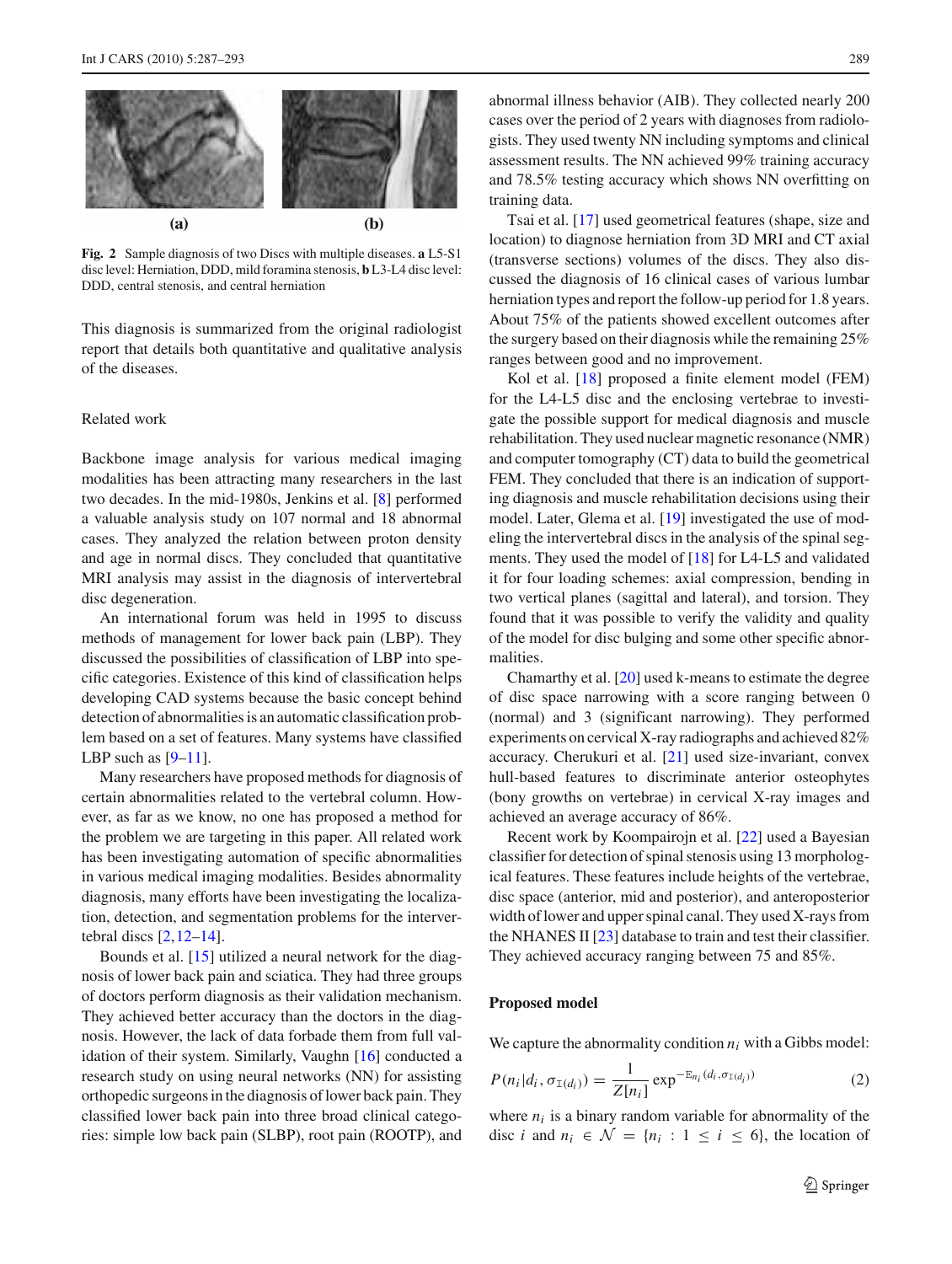the disc  $d_i \in \mathcal{D} = \{d_i : 1 \leq i \leq 6\}$  and the  $\sigma_{d_i}$  is a neighborhood of pixels around the disc location  $d_i$ .  $E_{n_i}(d_i, \sigma_{I(d_i)})$ is the energy function identified by the disc location *di* and the intensity of a pixel neighborhood  $\sigma_{I(d_i)}$ .

We propose the use of three potentials: the appearance  $I$ , the location  $d_i$ , and the context between discs  $(i \sim j)$ . Thus our energy function  $E_{n_i}(d_i, \sigma_{I(d_i)}))$  is:

$$
\mathbb{E}_{n_i}(d_i, \sigma_{\mathbb{I}(d_i)}) = \left[\begin{aligned} \beta_1 &\sum_{d \in \mathcal{D}} U_1(d_i, \sigma_{\mathbb{I}(d_i)}) &\leftarrow \text{intensity} \\ + \beta_2 &\sum_{d \in \mathcal{D}} U_{\mathbb{D}}(d_i) &\leftarrow \text{location} \\ + \beta_3 &\sum_{(i \sim j)} V_{\mathbb{D}}(d_i, d_j) \right] &\leftarrow \text{context} \end{aligned}\right]
$$
\n(3)

where  $\beta_1$ ,  $\beta_2$ , and  $\beta_3$  are the model parameters that control the effect weight of features on the inference.  $U_I$  is the appearance potential which is a model of both the location of each disc  $d_i \in \mathcal{D}$  and the intensity of the pixel neighborhood  $\sigma_{\text{I}}(d_i)$  of that location.  $U_D$  is the location potential which is a model of the location of each disc in  $D$ .  $V_D$  is the context potential which is a model of the distance between neighboring discs (*i* ∼ *j*).

Our model requires two inputs: the locations of the discs  $D = \{d_1, d_2, \ldots, d_6\}$  and the intensity of a neighborhood surrounding each location  $\sigma_{I(d_i)}$ . The first input is the outcome of the labeling problem which we produce from our previous work [\[2](#page-6-1)].We obtain the second input from the image intensity I = {Intensity: 0 ≤ Intensity ≤  $2^b - 1$ } for the disc location and a defined neighborhood  $\sigma_{d_i}$  where *b* is the bit depth of the images, which is 12 bits for our dataset.

Here, we discuss the model for each of the three potentials: *Appearance potential*  $U_I(d_i, \sigma_{I(d_i)})$  models the expected intensity level of the abnormal discs, which we model as Gaussian. After taking the negative log:

$$
U_{\rm I}(d_i, \sigma_{{\rm I}(d_i)}) = \frac{\sum_{j \in \sigma_{{\rm I}(d_i)}} (\rm I(j) - \mu_{\rm I})^2}{2\sigma_{\rm I}^2} \tag{4}
$$

where  $d_i$  is the location  $d_i = (row, col)$  of disc *i*,  $I(d_i)$  is the intensity at location  $d_i$ ,  $\sigma_{d_i}$  is some pixel neighborhood of the location  $d_i$ ,  $\mu_{\text{I}}$  is the expected intensity levels of the abnormal discs and  $\sigma_{\perp}^2$  is the variance of the intensity levels of abnormal discs. Both  $\mu_{\text{I}}$  and  $\sigma_{\text{I}}^2$  are learned from the training data where a set of images are labeled by our labeling method in [\[2\]](#page-6-1).

*Location potential*  $U_D(d_i)$  models the expected location of abnormal discs at level *i*. In fact, abnormal discs in general differ in their expected location from normal discs (at the same lumbar level). We model the location as a 2D Gaussian and after taking the negative log, we obtain the Mahalanobis distance:

$$
U_{\mathcal{D}}(d_i) = \left[ \left( d_i - \mu_{d_i} \right)^{\mathsf{T}} \Sigma_{d_i}^{-1} \left( d_i - \mu_{d_i} \right) \right]
$$
 (5)

where  $d_i$  is the location of disc  $i$ ,  $\mu_{d_i}$  is the expected location of the abnormal discs at lumbar disc level *i* and  $\Sigma_{d_i}$  is the covariance matrix of the abnormal discs at the lumbar disc level *i*. We learn both  $\mu_{d_i}$  and  $\Sigma_{d_i}$  from the training data.

*Context potential*  $V_D(d_i, d_i)$  models the contextual relation between neighboring disc locations *i* and *j*. We model the distances  $e_{ij} = |d_i - d_j|_2$  between neighboring discs at locations *i* and *j* as a Gaussian distribution which results, after the negative log, in:

$$
V_{\mathcal{D}}(d_i, d_j) = \frac{\left(e_{ij} - \mu_D\right)^2}{\sigma_D^2} \tag{6}
$$

where  $d_i$  and  $d_j$  are neighboring discs,  $\mu_D$  is the expected distance between abnormal discs,  $\sigma_D^2$  is the variance of abnormal discs distances. We also learn both  $\mu_D$  and  $\sigma_D^2$  from the training data.

Our proposed model shows flexibility in the addition of various features that allows solving various diagnostic tasks depending on the abnormality type. We have other recent work where we utilize our model to diagnose specific disc abnormality. For example, in our work [\[24\]](#page-6-21), we jointly model the appearance and the intensity level contextual information for diagnosis of disc desiccation from clinical lumbar MRI.

# **Clinical data description**

The clinical standard uses magnetic resonance imaging (MRI) for lower lumbar diagnosis. Radiologists use MRI to diagnose discs as well as vertebrae abnormalities. However, in very rare cases, they might require CT if they suspect unclear vertebral problems due to clearer imaging of bones (vertebrae) in CT. A typical MRI system consists of: (1) a large magnet for magnetic field generation, (2) shim coils for achieving homogeneity of the magnetic field, (3) a radiofrequency (RF) coil for transmitting radio signals into the organ under imaging, (4) a receiver coil for detecting the bouncing radio signals, (5) gradient coils to provide spatial localization of the signals, and (6) a reconstruction protocol for building the final image.

Four main parameters control the appearance (intensity) of the resulting MR image: (1) proton density, (2) longitudinal relaxation time  $(T1)$ ,  $(3)$  transverse relaxation time  $(T2)$ , and (4) the flow. The proton density is the concentration of protons in the tissue in the form of water and macromolecules (proteins, fat, etc). Both T1 and T2 relaxation times define the way the protons revert back to their resting states after the initial RF pulse. The most common effect of the flow is the loss of signal from rapidly flowing arterial blood.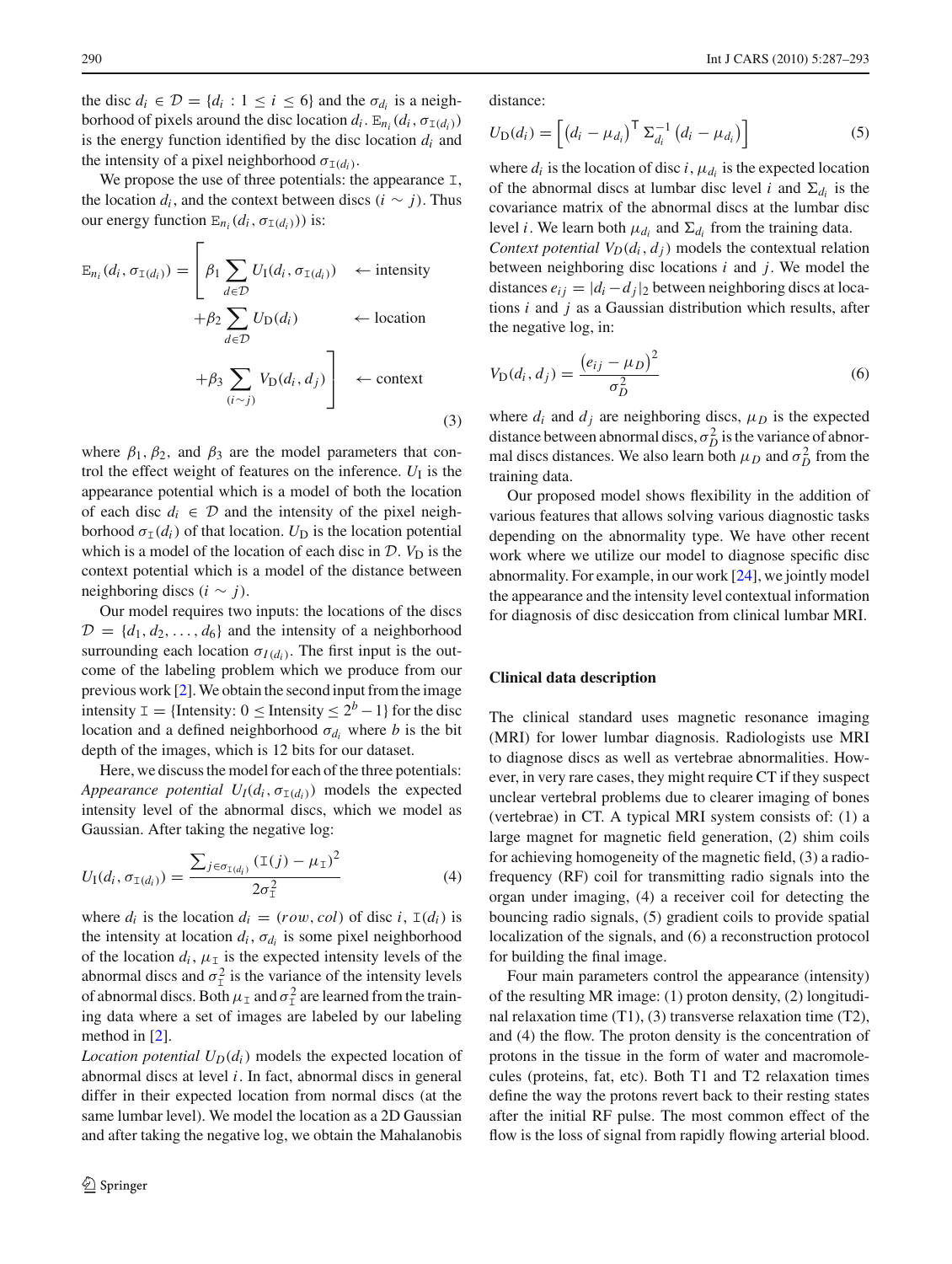**Table 1** T2-weighted MRI parameters for our dataset

<span id="page-4-0"></span>

| Parameter            | Value |
|----------------------|-------|
| Repetition time (TR) | 3,157 |
| Echo time (TE)       | 100   |
| Flip angle           | 90    |

The pulse sequence parameters control the contrast of the resulting MR image. The MRI technician sets the specific number, strength, and timing of the radio-frequency (RF) and gradient pulses.

There are two common pulse sequences for MRI imaging: T1-weighted and T2-weighted spin-echo sequences. The T1-weighted sequence uses a short TR (repetition time) and a short TE (echo time) (TR  $\leq$  1,000 ms, TE  $\leq$  30 ms) while the T2-weighted sequence uses a long TR and a long TE  $(TR > 2,000$  ms,  $TE > 80$  ms).

We use a dataset of 80 clinical MRI volumes containing normal and abnormal cases. Abnormalities include disc herniation, disc desiccation, degenerative disc disease and others. Each case contains a full volume of the T2-weighted MRI on which we base our classifier. Table [1](#page-4-0) shows the acquisition parameters for our dataset.

# **Clinical ground truth**

We obtain the clinical diagnosis report for each case that contains a diagnosis at each lumbar disc level. These reports are generated by agreement inside our collaborative radiology center between at least three radiologists. We consider these reports as our gold standard.

Mulconrey et al. [\[25](#page-6-22)] showed that MRI has high interobserver reliability for degenerative disc and spondylolisthesis diagnosis with  $\kappa = 0.773$  and  $\kappa = 0.728$ , respectively. This and other efforts such as [\[26](#page-6-23)] show that inter-observer error is small in diagnosis of lumbar abnormality from MRI modality. The perfect inter-observer reliability happens when  $0.8 \leq \kappa \leq 1$  [\[25](#page-6-22)]. This motivates us to consider the clinical reports provided by our collaborating radiology center as our gold standard.

We perform gold standard annotation for our dataset by: (1) selecting a point inside each disc that roughly represents the center for that disc  $d_i$ , and then  $(2)$  determining the abnormality condition  $n_{d_i}$ .

## **Experimental results**

Intervertebral discs have better discrimination from other structures in T2-weighted MR images compared to the T1 weighted [\[27](#page-6-24),[28\]](#page-6-25). Thus we base our model on T2-weighted MRI. We learn the parameters of the three potentials representing the models for the appearance I, the location *d<sub>i</sub>* : 1 ≤ *i* ≤ 6, and the context between discs  $(i \sim j)$ using the gold standard  $(D, \mathcal{N})$  and the corresponding training images I.

We perform a cross-validation experiment using the 80 cases to train and test our proposed method. In each round, we separate thirty cases and train on the other 50 cases. We perform ten rounds and each time the cases are selected randomly. We check the classification accuracy by comparing our classification results with our gold standard (illustrated in "Clinical ground truth") by defining the accuracy at each disc level *i* as:

Accuracy<sub>i</sub> = 
$$
\left(1 - \frac{1}{K} \sum_{j=1}^{K} |g_{ij} - n_{ij}|\right) \times 100\%
$$
 (7)

where Accuracy*i* represents the classification accuracy at the lumbar disc level *i* where  $1 \le i \le 6$ , the value *K* represents the number of cases in each experiment,  $g_{ij}$  is the gold standard binary assignment for disc  $i$ , and  $n_{ij}$  is the resulting binary assignment for disc *i* from the inference on our model.  $g_i$  and  $n_i$  are assigned the binary values the same way such that:

$$
g_i = \begin{cases} 0 & \text{if disc } i \text{ is normal} \\ 1 & \text{if disc } i \text{ is abnormal} \end{cases}
$$
 (8)

We measure accuracy at each lumbar disc level separately to show the detailed classification accuracy at each level and thus have more understanding of the disc levels and their influence on classification accuracy. This appears in the second to last row in Table [2,](#page-5-0) where each value is a percentage accuracy that represents the average of all the rounds in the experiment at each disc level. At the same time, we report the average accuracy for all the discs together for each round, which is the last column in Table [2.](#page-5-0) We also include the overall average accuracy for all discs and for all rounds in the experiment in the bottom-right cell in the same table.

Figure [3](#page-5-1) shows five sample cases of classification output from inferencing on our model. The first three figures show various abnormalities at various levels and full success in abnormality detection. Figure [3d](#page-5-1) shows a false negative at level L2-L3 where the disc is labeled as abnormal while its gold standard is normal. Figure [3e](#page-5-1) shows a false positive at level L1-L2 where the disc is labeled as normal while its gold standard is abnormal.

## **Discussions and future work**

We achieve high abnormality detection accuracy using three main features: appearance, location, and context of discs. However, some abnormal discs are not detected. We find that incorporating a shape model might enhance our detection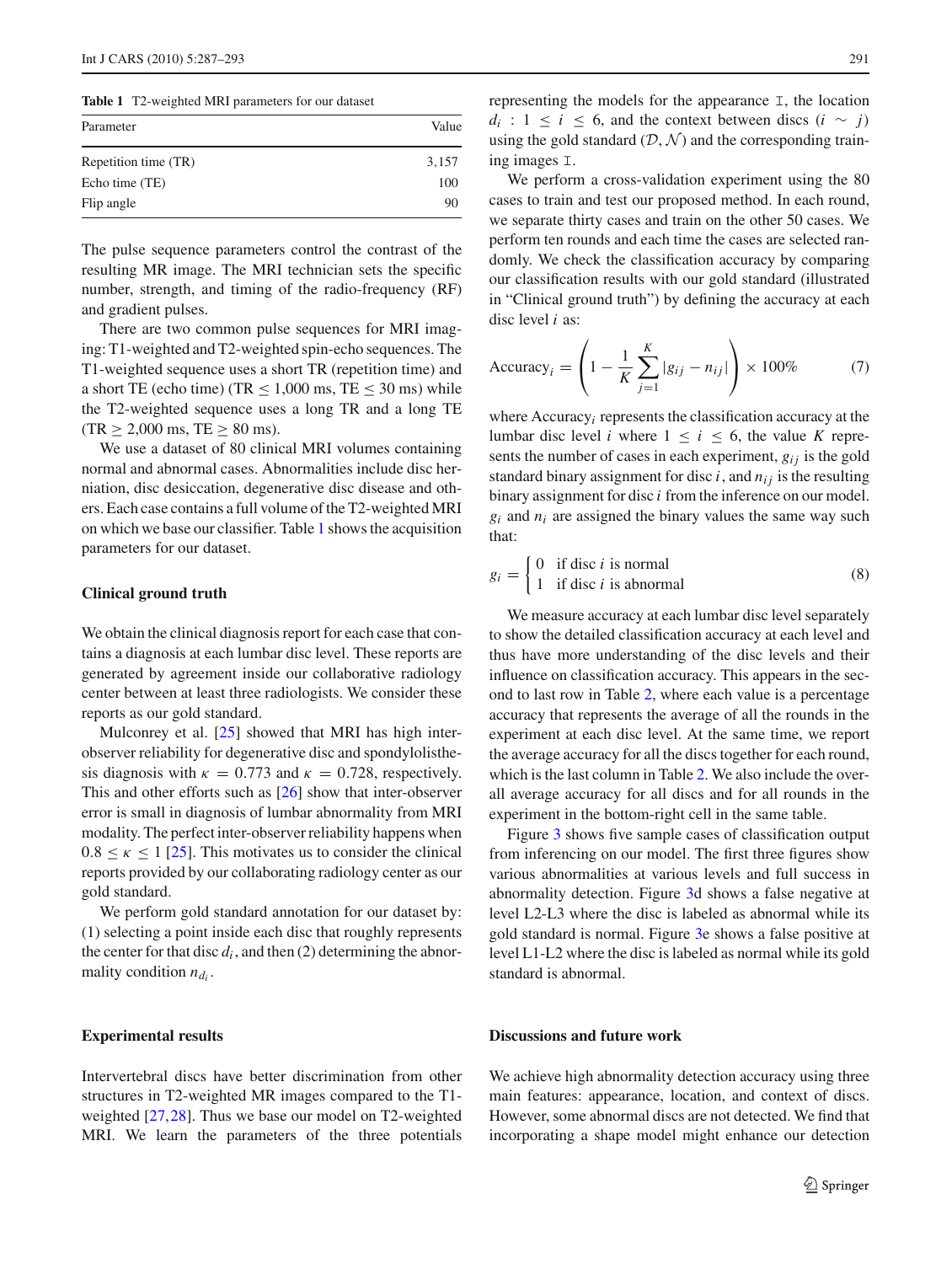**Table 2** Classification results for the cross-validation experiment on 80 cases

<span id="page-5-0"></span>

| Set              | E6    | E <sub>5</sub> | E4   | E3   | E2   | E1   | Accuracy |
|------------------|-------|----------------|------|------|------|------|----------|
| 1                | 27    | 25             | 27   | 29   | 29   | 28   | 92       |
| 2                | 26    | 26             | 29   | 29   | 28   | 28   | 92       |
| 3                | 26    | 26             | 27   | 27   | 26   | 26   | 88       |
| $\overline{4}$   | 28    | 25             | 26   | 27   | 29   | 29   | 91       |
| 5                | 27    | 27             | 29   | 28   | 27   | 27   | 92       |
| 6                | 25    | 26             | 26   | 27   | 29   | 28   | 89       |
| 7                | 25    | 27             | 28   | 26   | 28   | 29   | 91       |
| 8                | 28    | 28             | 27   | 28   | 29   | 28   | 93       |
| 9                | 27    | 26             | 28   | 27   | 29   | 29   | 92       |
| 10               | 27    | 28             | 28   | 28   | 28   | 28   | 93       |
| $(\%)$           | 88.7  | 88.0           | 91.7 | 92.0 | 94.0 | 93.3 |          |
| Average Accuracy | 91.3% |                |      |      |      |      |          |

The second to last row shows the average accuracy at each lumbar disc level and the last column shows the average accuracy for each round of 30 cases. Disc level E6 corresponds to the L5-S1 disc level while E1 corresponds to T12-L1. We achieve over 91% classification accuracy

accuracy. For example, the misclassified disc at level L2-L3 in Fig. [3d](#page-5-1) appears more compact in shape than other normal discs in the same case. This motivates including a shape model or some geometrical model for height and width of the disc (similar to Koompairojn et al. [\[22\]](#page-6-19) work for stenosis detection). In general, most abnormal discs have less thickness than normal discs. Lumbar area vertebrae and intervertebral discs vary in size depending on patient age and body size. We are working on modeling age of patients and its relation to disc geometrical properties as well as disc shape.

Another focus in solving abnormality detection is the minimization of false negatives. That is, minimization of abnormal discs detected as normal. Having any false negative disc means this disc will not have the chance for diagnosis by the radiologist or subsequent diagnosis algorithms. On the other hand, false positive discs (normal discs detected as abnormal) are not of comparable concern because their only penalty is the time needed for the radiologist (or the subsequent CAD system) to verify that it is a false positive disc.

We are conducting a more extensive study on a larger dataset to model age and height of the patient and their relation to the geometry and shape of the normal and abnormal lumbar discs. We are also working on the detection of intervertebral disc diseases such as desiccation, herniation, stenosis, and degenerative disc disease.

# **Conclusion**

We proposed a probabilistic model for incorporating intervertebral disc appearance, location, and context to detect abnormal discs from clinical T2-weighted MR images. Our <span id="page-5-1"></span>**Fig. 3** Sample abnormality detection from the experiment. Green means it is correctly classified while red indicates otherwise. **a** Abnormals levels: L3-L4 and L5-S. All levels are

correctly classified. **b** Abnormal levels: L1-L2, L2-L3, L3-L4, L4-L5. All levels correctly classified. **c** Abnormal levels: L4-L5, L5-S1. All levels are correctly classified. **d** Abnormal levels: L2-L3, L3-L4, L4-L5, L5-S1. Level L2-L3 is false negative. **e** Abnormal levels: L4-L5, L5-S1. Level L1-L2 is

false positive















probabilistic classifier models each disc level in the lumbar area and decides its abnormality condition upon the joint features. Our model has the flexibility to incorporate other domain knowledge features such as age and patient related information. We have demonstrated the clinical applicability